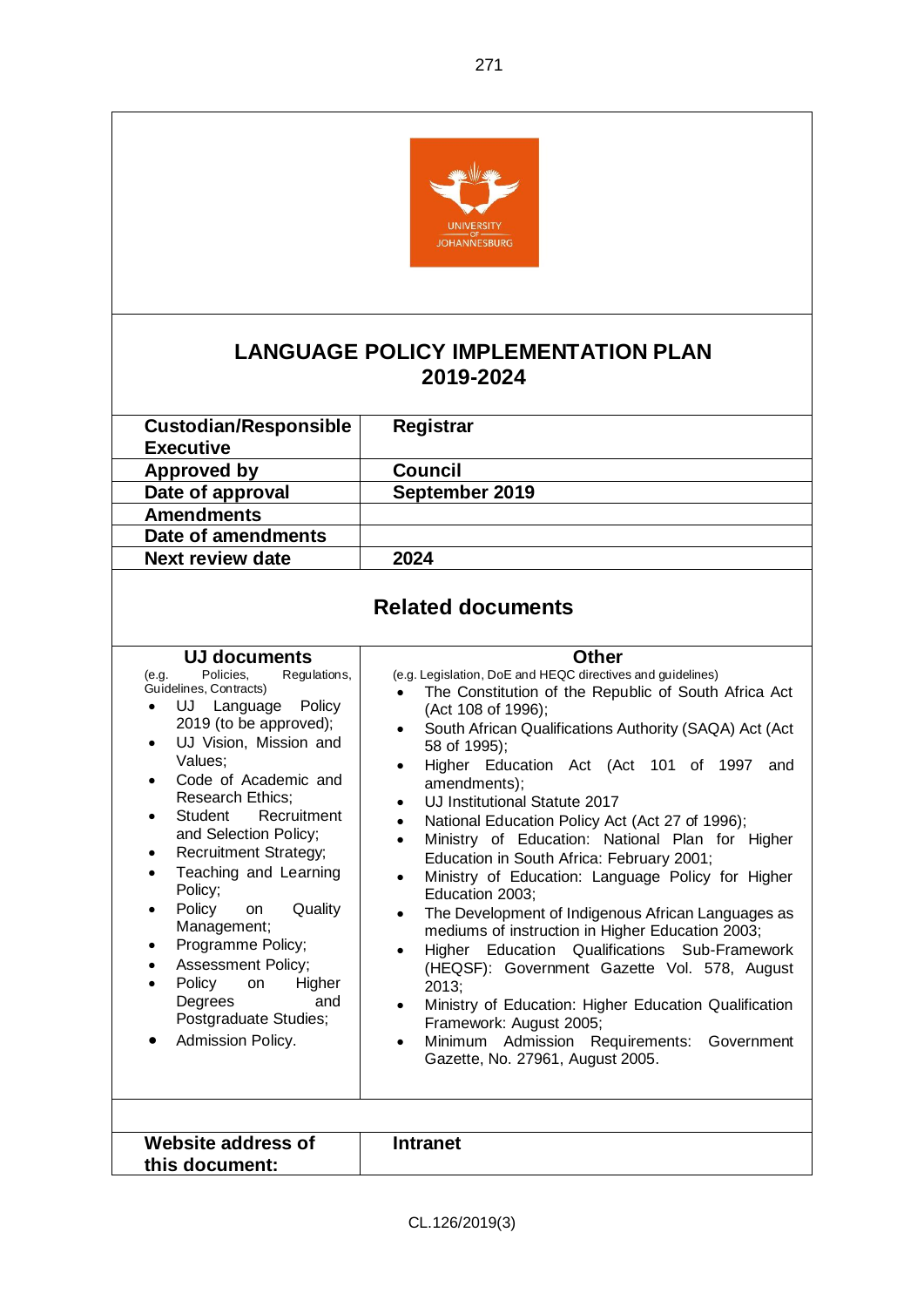## **LANGUAGE POLICY IMPLEMENTATION PLAN 2019 -2024**

The objective of the University of Johannesburg's Language Implementation Plan is to give concrete effect to the policy imperatives as prescribed by UJ's Language Policy:

- 1. The designation of the language(s) of instruction and disciplinary study;
- 2. The indigenous languages as fields of academic study and research;
- 3. The promotion of foreign languages as fields of academic study and research; and
- 4. The promotion of institutional multilingual policies and practices.

| <b>Policy Imperative</b>                                                                                                                                                                                                                                                                           | <b>Implementation Strategy and Agency</b>                                                                                                                                                                                                                                                                                                                                                                                                                                                                                                                                                                                                                                                                                                                                                                                                                                                                                                                                                                                                                                                                                                                                                                                                                                                                                                           |
|----------------------------------------------------------------------------------------------------------------------------------------------------------------------------------------------------------------------------------------------------------------------------------------------------|-----------------------------------------------------------------------------------------------------------------------------------------------------------------------------------------------------------------------------------------------------------------------------------------------------------------------------------------------------------------------------------------------------------------------------------------------------------------------------------------------------------------------------------------------------------------------------------------------------------------------------------------------------------------------------------------------------------------------------------------------------------------------------------------------------------------------------------------------------------------------------------------------------------------------------------------------------------------------------------------------------------------------------------------------------------------------------------------------------------------------------------------------------------------------------------------------------------------------------------------------------------------------------------------------------------------------------------------------------|
| 1. Language(s) of instruction and disciplinary study                                                                                                                                                                                                                                               |                                                                                                                                                                                                                                                                                                                                                                                                                                                                                                                                                                                                                                                                                                                                                                                                                                                                                                                                                                                                                                                                                                                                                                                                                                                                                                                                                     |
| All approved modules and<br>programmes are offered in<br>English, with the exception of<br>other<br>languages<br>taught<br>through the medium of that<br>language, and with<br>the<br>exception of modules and<br>programmes that are offered<br>in Afrikaans, isiZulu<br>and<br>Sesotho sa Leboa. | The School of Languages (SoL), in collaboration with other<br>institutional units like Academic Development and Support<br>(ADS), offers the following academic modules, support and<br>resources:<br>English 1C and 1D, which are language-based modules<br>aimed at preparing first-year students for critical reading,<br>note-taking,<br>sentence<br>construction,<br>paragraph<br>construction and essay construction as a compulsory<br>module in all undergraduate programmes in Humanities,<br>and also as prescribed by some other faculties.<br>English language service modules in the Faculty of<br>$\bullet$<br>Engineering and the Built Environment and the College of<br><b>Business and Economics.</b><br>Faculties that do not already have a compulsory credit-<br>bearing language module are encouraged to include such<br>in their curricula (see the modules offered in the<br>Department of English and LanCSAL (Languages, Cultural<br>Studies and Applied Linguistics).<br>ADC based language modules for the Faculties of Law and<br>Science and for extended programmes in the Faculty of<br>Engineering and the Built Environment and the College of<br><b>Business and Economics</b><br>Individual assistance and group language intervention<br>through Writing Centres on each campus on request from<br>faculties. |
| Where<br>possible<br>and<br>reasonably<br>practicable,<br>approved<br>modules<br>and<br>programmes will be offered in<br>the<br>other<br>designated<br>languages, i.e. Afrikaans,<br>and Sesotho<br>isiZulu<br>sa<br>Leboa.                                                                        | Support, where necessary and practicable, for the improvement<br>of language competence in isiZulu, Sesotho sa Leboa and<br>Afrikaans.<br>Support, where necessary and practicable, for the improvement<br>of academic literacy through isiZulu, Sesotho sa Leboa and<br>Afrikaans.                                                                                                                                                                                                                                                                                                                                                                                                                                                                                                                                                                                                                                                                                                                                                                                                                                                                                                                                                                                                                                                                 |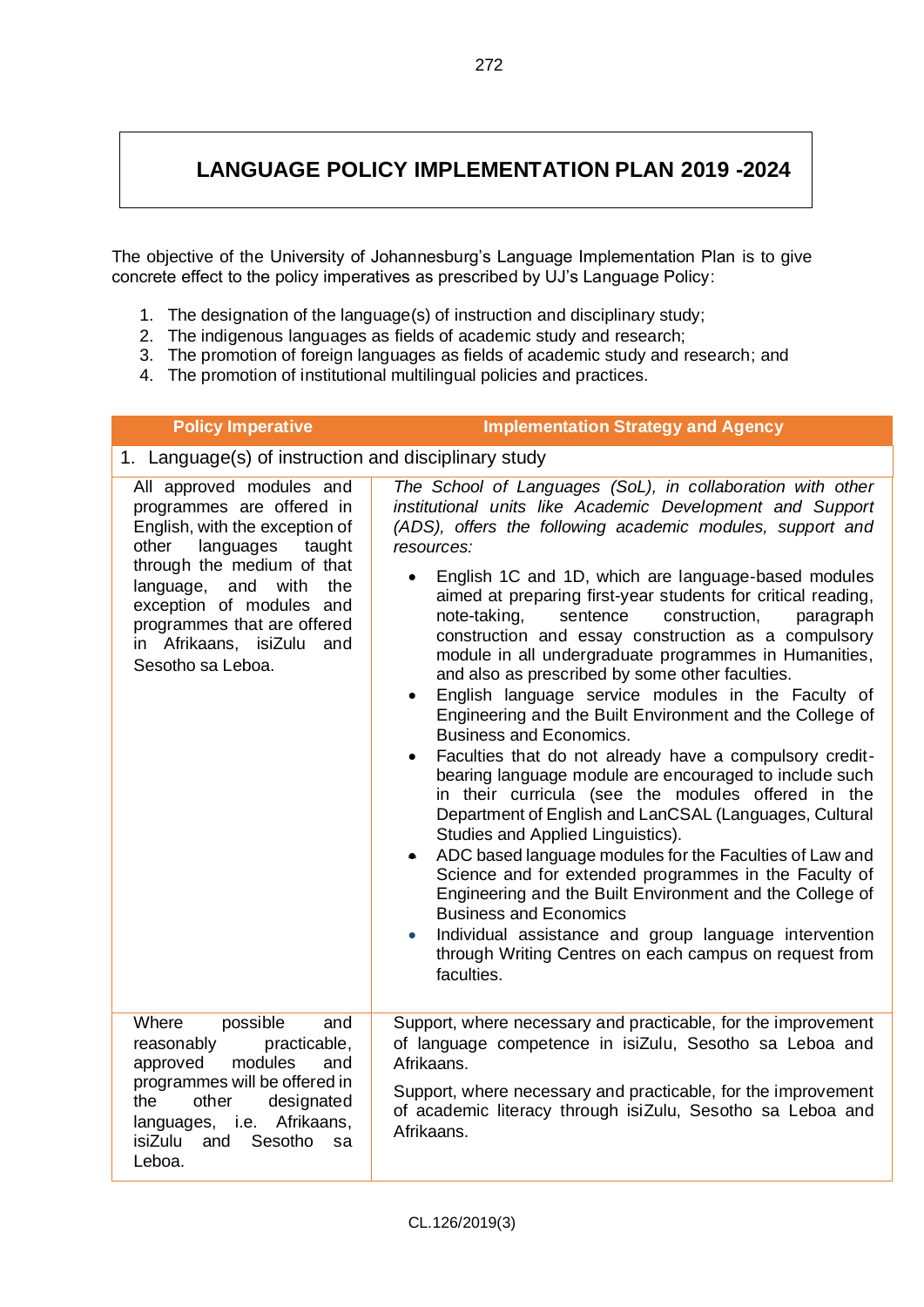| <b>Policy Imperative</b>                                                                                                                                                                                                                                                       | <b>Implementation Strategy and Agency</b>                                                                                                                                                                                                                                                                  |
|--------------------------------------------------------------------------------------------------------------------------------------------------------------------------------------------------------------------------------------------------------------------------------|------------------------------------------------------------------------------------------------------------------------------------------------------------------------------------------------------------------------------------------------------------------------------------------------------------|
|                                                                                                                                                                                                                                                                                | The School of Languages (SoL)                                                                                                                                                                                                                                                                              |
|                                                                                                                                                                                                                                                                                | Two streams for isiZulu and Sesotho sa Leboa at first-year level<br>(for mother tongue speakers and non-mother tongue speakers,<br>both streams leading to a single stream in the second and third<br>years)                                                                                               |
|                                                                                                                                                                                                                                                                                | Postgraduate programmes in isiZulu and Sesotho sa<br>Leboa<br>Undergraduate modules as well as postgraduate degree<br>programmes in Afrikaans.<br>Language conversational courses in isiZulu and Sesotho<br>sa Leboa for staff and students will be made available<br>online by 2020.                      |
| of<br>staff<br>Monitoring<br>and                                                                                                                                                                                                                                               | Institutional Research Office should:                                                                                                                                                                                                                                                                      |
| students' needs and views<br>regarding the medium of<br>teaching and learning.                                                                                                                                                                                                 | Conduct as part of surveys to determine<br>$\bullet$<br>The sociolinguistic profiles of staff and students, and<br>$\circ$<br>Needs and views regarding the language(s) of learning<br>$\circ$<br>and teaching<br>Establish staff and student language profiles as needed.                                 |
|                                                                                                                                                                                                                                                                                | 2. Indigenous languages as fields of academic study and research                                                                                                                                                                                                                                           |
| Ongoing<br>and<br>systematic                                                                                                                                                                                                                                                   | The School of Languages (SoL):                                                                                                                                                                                                                                                                             |
| elaboration/intellectualisation<br>of Sesotho sa Leboa, isiZulu<br>and Afrikaans as academic<br>languages and languages of<br>science.                                                                                                                                         | Promotion of the study and use of language.<br>۰<br>Promotion of the study of languages as agents of<br>$\bullet$<br>decolonisation and transformation.<br>The harvesting of terms and compilation of Sesotho sa<br>Leboa, isiZulu and Afrikaans                                                           |
|                                                                                                                                                                                                                                                                                | The Centre for African Language Teaching for the Foundation<br>Phase (CALT) will develop:                                                                                                                                                                                                                  |
|                                                                                                                                                                                                                                                                                | Study and reading material in African languages.<br>Short courses for teachers to facilitate and enhance<br>African language teaching.                                                                                                                                                                     |
|                                                                                                                                                                                                                                                                                | 3. Promotion of foreign languages as fields of academic study and research                                                                                                                                                                                                                                 |
| The study of selected foreign<br>academic<br>languages<br>as<br>disciplines<br>will<br>be<br>encouraged.                                                                                                                                                                       | The School of Languages (SoL) through LanCSAL and<br>Confucius Institute                                                                                                                                                                                                                                   |
|                                                                                                                                                                                                                                                                                | Awareness of Mandarin and other languages deemed<br>important for the promotion of institutional multilingualism.                                                                                                                                                                                          |
| 4. Promotion of institutional multilingual policies and practices                                                                                                                                                                                                              |                                                                                                                                                                                                                                                                                                            |
| is<br>the<br>English<br>primary<br><b>of</b><br>language<br>internal<br>administration,<br>governance,<br>marketing, and formal internal<br>and external communication.<br>Supported<br>the<br>by<br>policy<br>of<br>functional<br>provision<br>multilingualism,<br>Sesotho sa | The University of Johannesburg as a body of people will signal its<br>respect for the linguistic diversity of its staff and students:<br>Symbolically, through<br>Use of the approved logo of the University in combination<br>with all four designated languages, as far as is reasonably<br>practicable. |
| Leboa, Afrikaans and isiZulu                                                                                                                                                                                                                                                   |                                                                                                                                                                                                                                                                                                            |